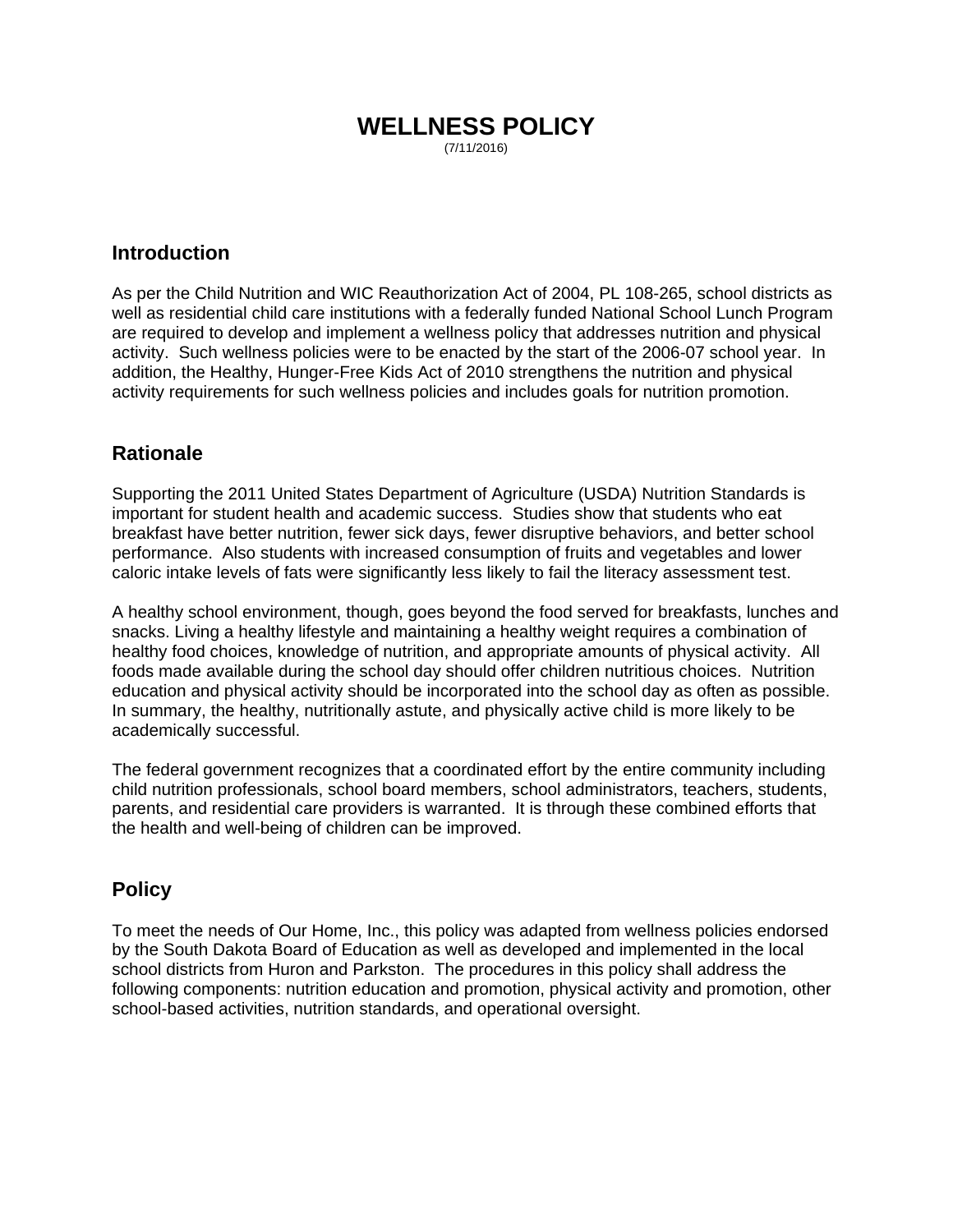# **Procedures**

## **Nutrition Education and Promotion**

The primary goal of nutrition education and promotion is to influence students' eating behaviors.

- Scientifically-based nutrition messages will be emphasized in schools attended by Our Home, Inc. students – in classrooms, buildings, and dining areas.
- Sequential and interdisciplinary nutrition education will be provided and promoted including the use of the South Dakota health education standards.
- Courses will be taught by district staff who are adequately prepared and who partake in relevant and ongoing professional development activities.
- Local school districts will ensure that ongoing professional development is provided to educators. Our Home, Inc. will ensure that food service personnel participate in annual training activities.

## **Physical Activity and Promotion**

The primary goal for the physical activity and promotion component is to provide opportunities for every student to develop the knowledge and skills for specific physical activities, maintain physical fitness, regularly participate in physical activity, and understand the short and long-term benefits of a physically active and healthful lifestyle.

- Program Coordinators shall develop a program services schedule that includes planned recreation time every day for the students. The recreation time shall include periodic group activities that are held outside the facility.
- Adequate and appropriate areas for recreation will be provided and maintained for student use.
- All staff members and educators will promote the benefits of physical activity and encourage students to be physically active, dependent upon their capabilities.

## **Other School-based Activities**

The goal of other school-based activities is to create an environment that provides consistent wellness messages and is conducive to healthy eating and physical activity.

- Students and staff will have adequate time and space to eat meals in clean, safe, and pleasant surroundings.
- A single menu will be used for students and staff.
- Safe drinking water and convenient access to facilities for hand washing will be available during all meal periods.
- Food will not be withheld from students as a consequence for inappropriate behavior or poor academic performance.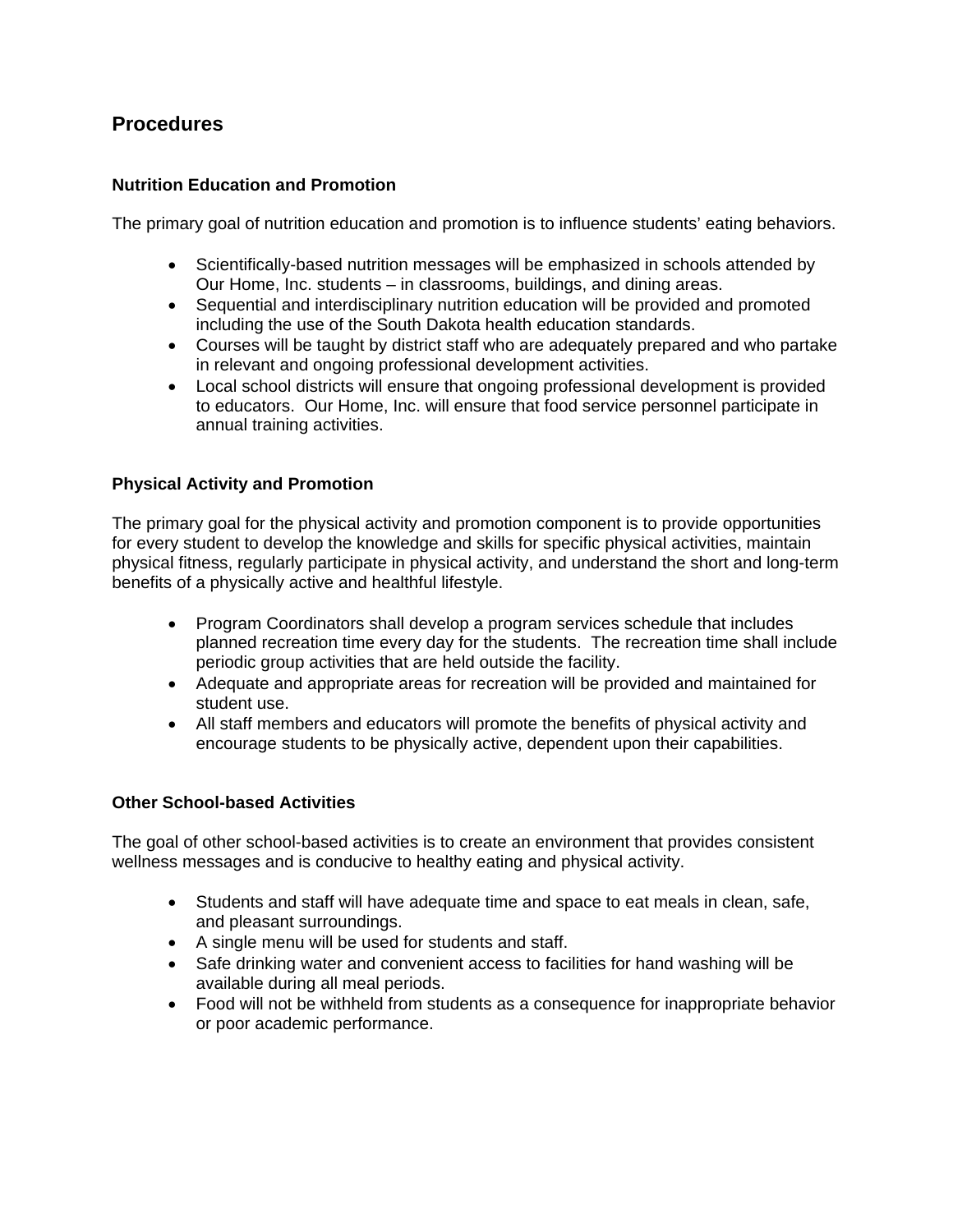## **Nutrition Standards**

Students' lifelong eating habits are greatly influenced by the types of foods and beverages available to them. Foods of good nutritional content including fruits, vegetables, low-fat dairy foods, and low-fat grain products will be available whenever food is offered during the normal school day.

- The food service program will operate in accordance with Federal, State, and local requirements as well as any other laws and regulations of the state of South Dakota. The food service program will comply with USDA regulations.
- Menus will be planned with input from food service personnel, agency staff, and students and will take into account students' cultural norms and preferences.
- Students with special dietary needs will be accommodated as required by USDA regulation.
- Healthy snacks will include full servings of any two of the following four food components: fluid milk; meat or meat alternate; fruit, vegetable, or 100% juice; and grain or bread product.
- Food and beverage items will meet nutritional standards as indicated below:

#### **Beverages**

- $\checkmark$  Provide water non-carbonated and unflavored without added sugar, artificial sweeteners, or caffeine.
- $\checkmark$  Provide milk fat-free or 1%.
- $\checkmark$  Eliminate the sale of soft drinks to students until after the end of the school day.

#### Grains

- $\checkmark$  Offer items that are whole-grain rich.
- $\checkmark$  For permitted sweet foods, no more than one grains/breads serving per day may be a dessert and sweet snack foods may not be served as part of a snack more than twice a week.

## Fruits and Vegetables

 $\checkmark$  Offer fruits and vegetables prepared/packaged without added fat, sugar, or sodium. Low-fat dips and sauces on the side may be served in small portions to make foods more appealing.

#### Side dishes

- $\checkmark$  Offer low-fat yogurt in portion sizes of 8 ounces or less. Sugar should not be the first ingredient on the label.
- $\checkmark$  Limit ice cream and frozen desserts to portion sizes of 4 ounces or less with 6 grams or less of fat. Sugar should not be the first ingredient.

## Condiments and miscellaneous

- $\checkmark$  Offer low fat salad dressing.
- $\checkmark$  Remove salt packets during breakfast, lunch, and snack service.